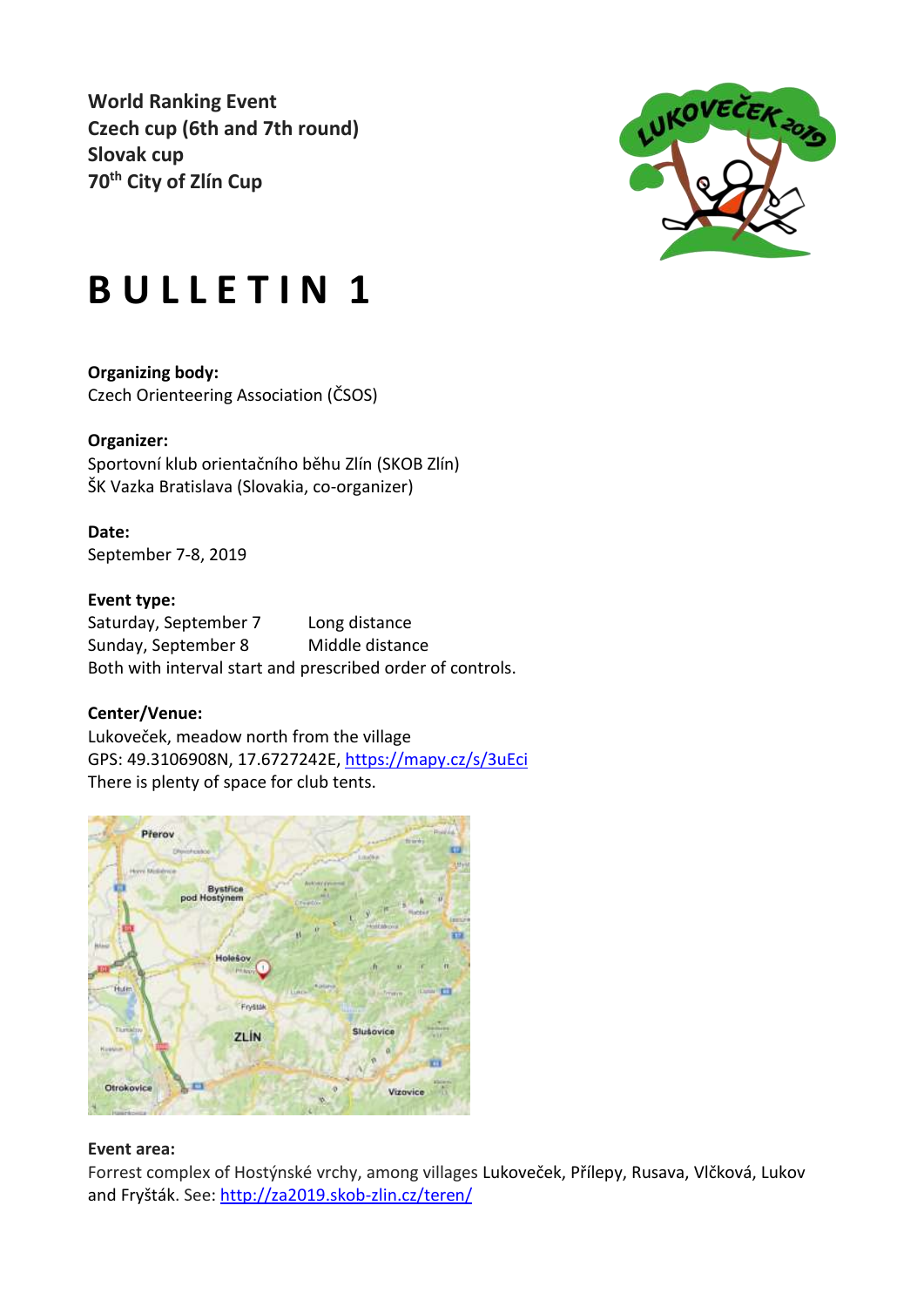# **Embargoed areas:**

It is strictly forbidden to enter the event area prior to the event. Any violation of this embargo will result into disqualification of the given competitor.

# **Classes:**

World Ranking Event: W21E, M21E

Czech national and regional event: D21A, D21B, D21C, H21A, H21B, H21C D16A, D18A, D20A, H16A, H18A, H20A D14B, D16B, D18B, D20B, D35B, D40B, D45B, D50B, D55B, D60B, D65B, D70B, D75B, H14B, H16B, H18B, H20B, H35B, H40B, H45B, H50B, H55B, H60B, H65B, H70B, H75B, H80B D10C, D12C, H10C, H12C Z – shorter and technically easier course for beginners, length appr. 2-3 km T1 – training course, medium length and medium technical difficulty T2 – training course, longer and more technically difficult

# **Entries:**

| For basic fee:         | until Sunday, August 25, 2019 |
|------------------------|-------------------------------|
| 150% of the basic fee: | until Friday, August 30, 2019 |

Use primarily the ORIS system:

<https://oris.orientacnisporty.cz/Zavod?id=4302> <https://oris.orientacnisporty.cz/Zavod?id=4303> <https://oris.orientacnisporty.cz/files/help/Foreign-clubs-in-ORIS.pdf> <https://oris.orientacnisporty.cz/files/help/One-time-entries-participant.pdf>

WRE competitors may also use the IOF Eventor: <https://eventor.orienteering.org/Events/Show/6384> <https://eventor.orienteering.org/Events/Show/6385>

In exceptional cases by e-mail to [prihlasky@skob-zlin.cz](mailto:prihlasky@skob-zlin.cz) (the entry is valid only after confirmation from the organizer has been received).

After August 30, 2019: only by e-mail, according to organizer's possibilities, in Z, T1 and T2 classes.

# **Entry fees (basic):**

| Saturday, September 7 – long distance |                |
|---------------------------------------|----------------|
| W21E, M21E, DH21ABC, DH16A-DH20A      | 220 CZK        |
|                                       |                |
| DH60B-DH80B                           | <b>150 CZK</b> |
| DH10C-DH14BC, Z                       | 120 CZK        |

| Sunday, September 8 - middle distance |                |
|---------------------------------------|----------------|
| W21E, M21E, DH21ABC, DH16A-DH20A      | 190 CZK        |
|                                       | 180 CZK        |
| DH60B-DH80B                           | <b>140 CZK</b> |
| DH10C-DH14BC, Z                       | 120 CZK        |
|                                       |                |

|                                        | 40 CZK   |
|----------------------------------------|----------|
| In case of lost rented Sportident card | 1000 CZK |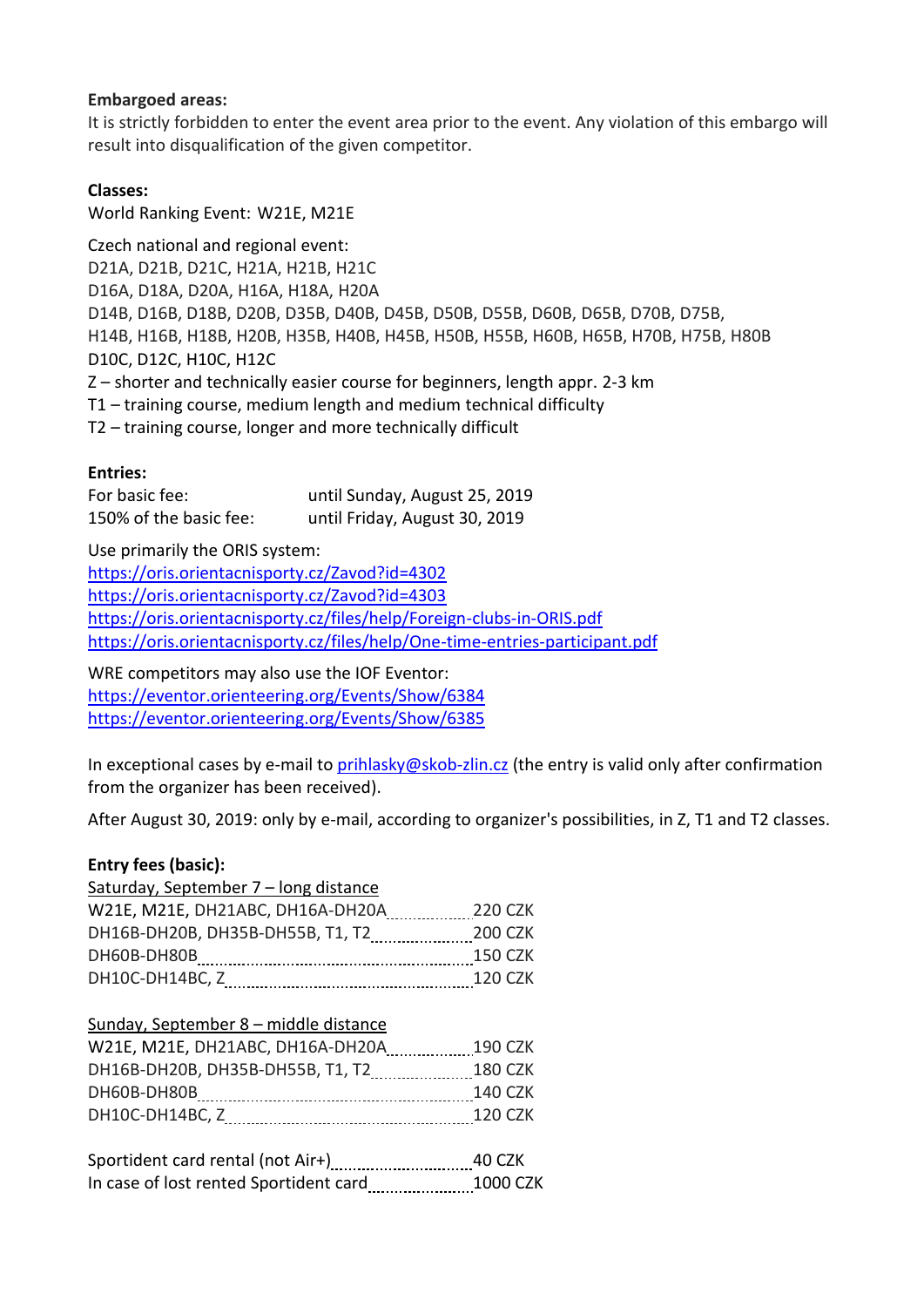# **Payments:**

By international bank transfer to Bank: Sberbank, Štefánikova 5293, 760 01 Zlín, Czech Republic BIC (=SWIFT): VBOECZ2XXXX IBAN: CZ1568000000004080002310 Account owner: Sportovní kluby Zlín

Always mention the name of your club and your name to the "Reason for payment" section. If you send your money using "Shared Fees", be so kind and add 1 EUR for bank fees as we have to pay for your money transfer if you pay in EUR. If you pay in any other currency add 4 EUR.

# **Start 00:**

| Saturday, September 7 | 12:00 |
|-----------------------|-------|
| Sunday, September 8   | 10:00 |

# **Registration:**

| In the event center.  |                       |
|-----------------------|-----------------------|
| Saturday, September 7 | from 9:30 until 11:00 |
| Sunday, September 8   | from 8:00 until 9:00  |

# **Terrain description:**

Mixed coniferous forest. Hilly terrain. Mostly good visibility. Varying runnability ranging from a clear easily runnable beech forest to very dense vegetation areas. Average density of footpaths and vehicle tracks. Large erosion gullies and smaller areas with fine contour details. Sporadic landslides, spring areas, boulders and stony ground.

Previous maps:

- [Zadní skály \(2013\)](https://mapy.orientacnisporty.cz/mapa/zadni-skaly-2013)
- Fryšták [Skalka \(2010\)](http://mapy.orientacnisporty.cz/mapa/frystak-skalka-2010)
- [Baďurů průsmyk \(2009\)](http://mapy.orientacnisporty.cz/mapa/baduru-prusmyk-2009)
- [Hadovna \(1986\)](http://mapy.orientacnisporty.cz/mapa/hadovna-1986)

#### **Maps:**

Saturday – long distance 1:15.000, contour interval 5m, state 8/2019, ISOM 2017 Classes DH10-14 and majority of veteran classes will have map 1:10000 (exact info will be in Bulletin 2).

Sunday – middle distance 1:10.000, contour interval 5m, state 8/2019, ISOM 2017 – all classes

Map makers: Bohumil Háj, Zdeněk Rajnošek, Zdeněk Janů Maps will be waterproof, laser print on polysynthetic paper pretex.

#### **Punching system:**

All classes will use the Sportident electronic punching system. SI units including the finish unit will be set to Beacon/Air mode, allowing punching at a distance of up to 0.5m from the unit. All types of SI-cards can be used, including SI10 and SI11. The SI-card must not be used twice in one day. Competitors with their own SI-card must fill in the number of their SI-card in the entry,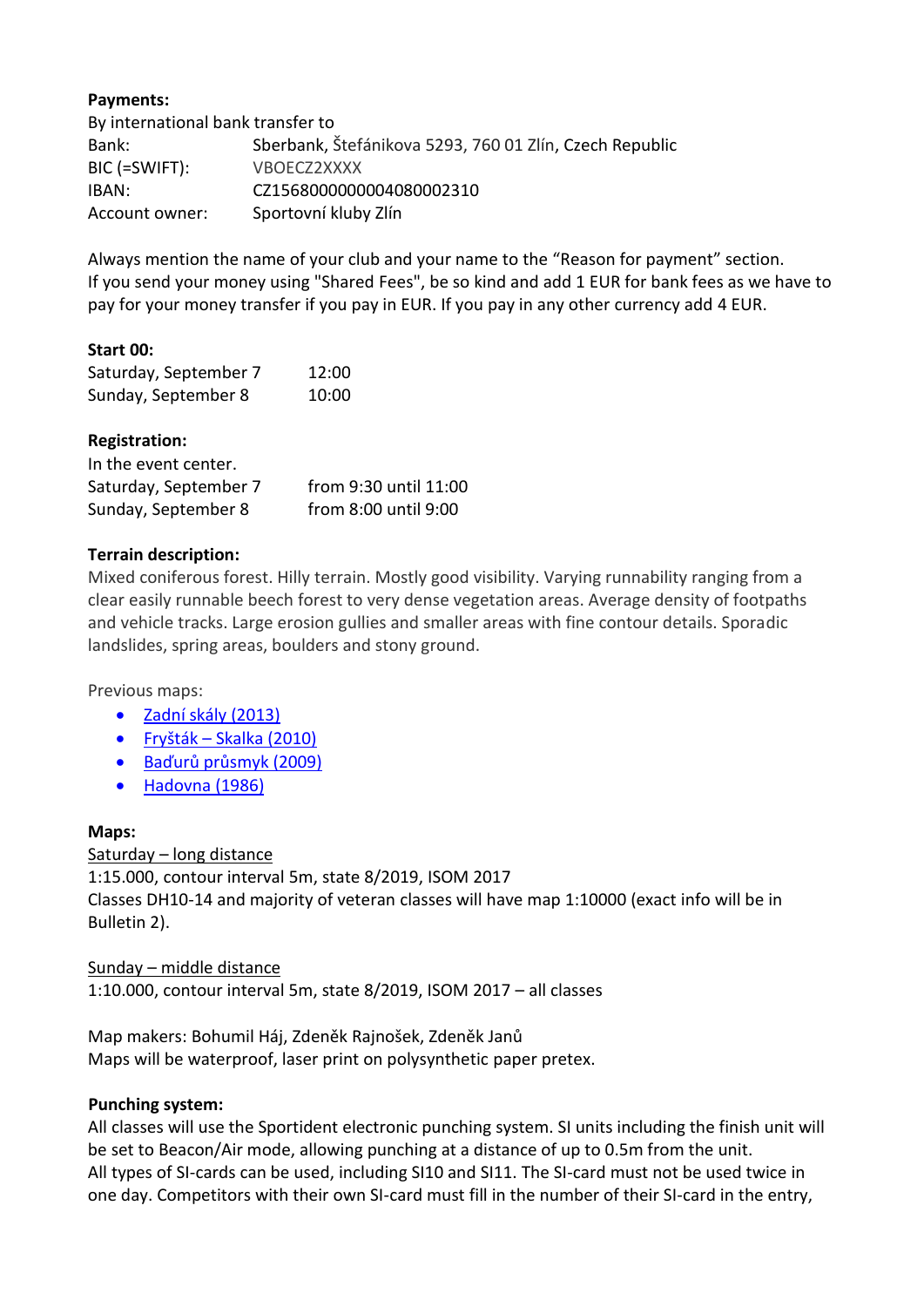others may hire an SI-card from the organizer for 40 CZK/day (not SIAC). Please specify the rental requirements in the entry and make the payment together with the starting fee.

## **Expected winning times:**

According to IOF Rules (for WRE) and Czech national rules of ČSOS.

# **Clothing restriction:**

There are no shoes of clothing restriction.

Organizers recommend complete cover of legs.

Competitors of selected classes will be given start bibs and GPS units, which they are required to carry during the race.

# **Distances:**

| Accommodation - center  | till 20 km     |
|-------------------------|----------------|
| Parking – centrum       | 1500m          |
| Center - start Saturday | max. 2500 m    |
| Center - start Sunday   | max. 2500 m    |
| Center – finish         | 0 <sub>m</sub> |

# **[Accommodation:](about:blank)**

The organizer provides only hard floor in a school gym (with own sleeping bags) up to 20 km from the event center in Zlín town, for 90 CZK/person/night. It is possible already from Friday. Specify the accommodation requirement in the entry and make the payment together with the starting fee.

Contacts for accommodation on beds (bed&breakfast and hotels in the area) - [www.booking.com.](http://www.booking.com/)

#### **Transport:**

Not provided by the organizer. It is possible to use public bus transport from Zlín to Lukoveček, or to Fryšták (+3 km on foot).

#### **Visas for foreigners:**

See **[https://www.mzv.cz/jnp/en/information\\_for\\_aliens/index.html](https://www.mzv.cz/jnp/en/information_for_aliens/index.html)**

#### **Caterin[g:](about:blank)**

A well-stocked buffet with a wide range of snacks, soups, main dishes and Nepalese Makalu Restaurant will be available at the event center. Prices of main dishes will be in the range of about 100-140 CZK.

#### **Kindergarte[n:](about:blank)**

It will be available on both days in the event center.

#### **Training:**

If interested, please contact the organizer at: [za2019@skob-zlin.cz](https://amail.centrum.cz/main.php#composeto)

#### **Complaints:**

For WRE classes complaint is for free to IOF advisor, according to IOF Rules. Must be made in a written form no later than 15 minutes after the provisional final results are published.